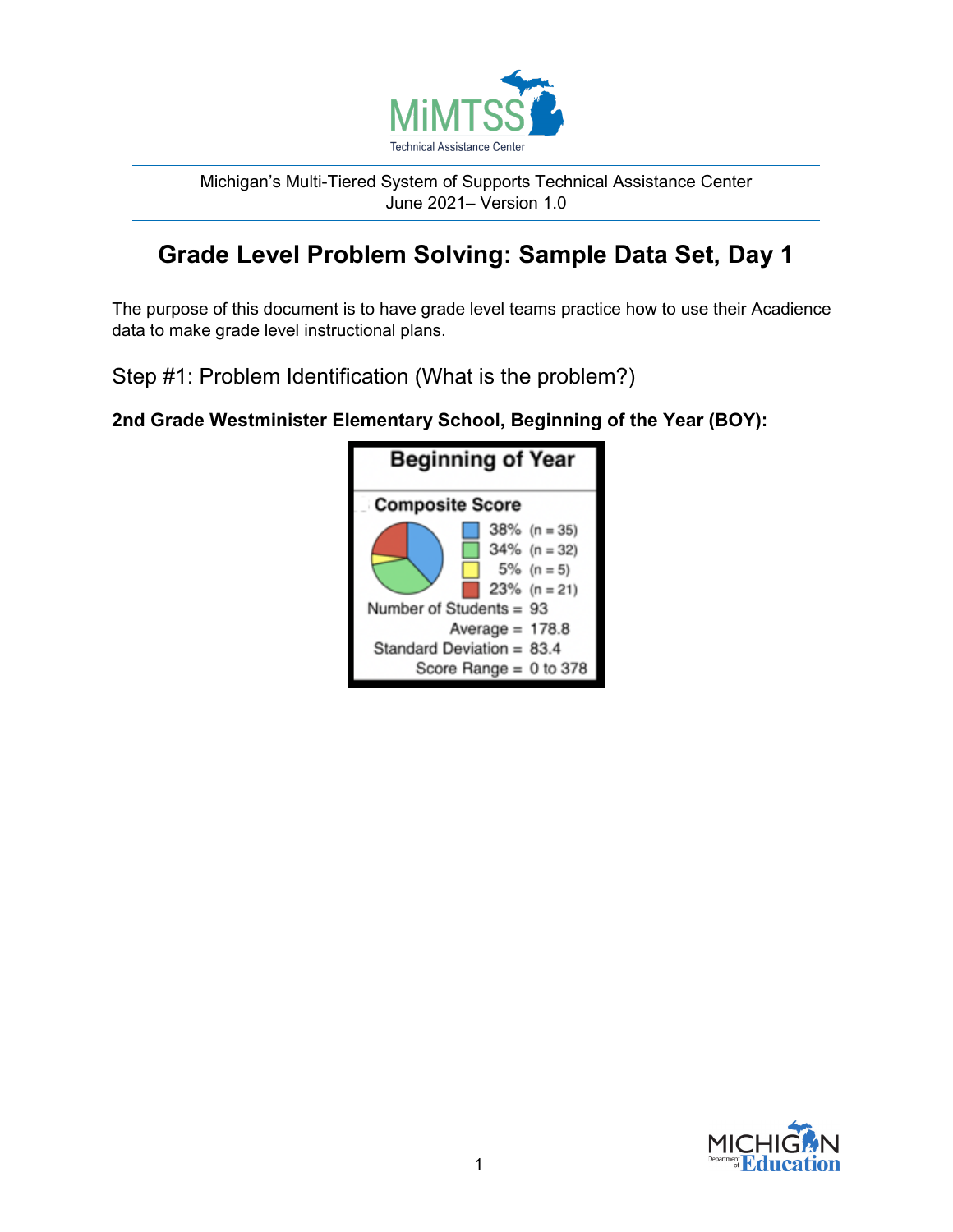| <b>Acadience</b><br><b>Composite</b><br><b>Score</b> | % Above<br><b>Benchmark</b> | $%$ At<br><b>Benchmark</b> | % Below<br><b>Benchmark</b> | % Well Below<br><b>Benchmark</b> |
|------------------------------------------------------|-----------------------------|----------------------------|-----------------------------|----------------------------------|
| <b>BOY</b>                                           |                             |                            |                             |                                  |
| <b>MOY</b>                                           |                             |                            |                             |                                  |
| <b>EOY</b>                                           |                             |                            |                             |                                  |

Table 1. Record your grade level's current status based on the Acadience Composite Score.

### **Previous Year in 2nd Grade – Composite Scores:**



### BOY Goal:

By the middle of the year (MOY) benchmark, \_\_\_\_\_\_% of our students will be At/Above Benchmark as measured by Acadience.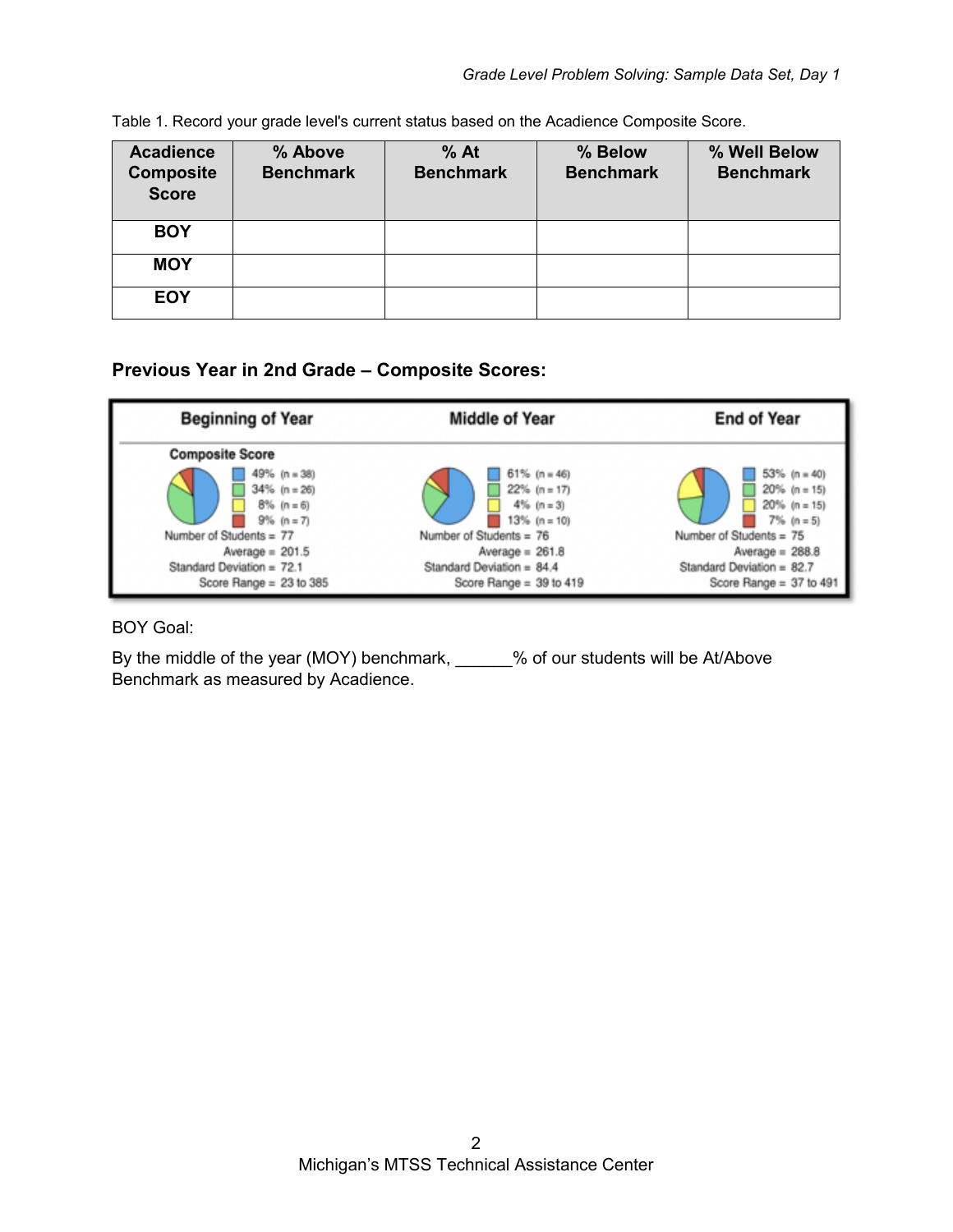Step #2: Problem Analysis (Why is it happening?)

**2nd Grade Westminister Elementary School, Beginning of the Year (BOY), Individual Measures**



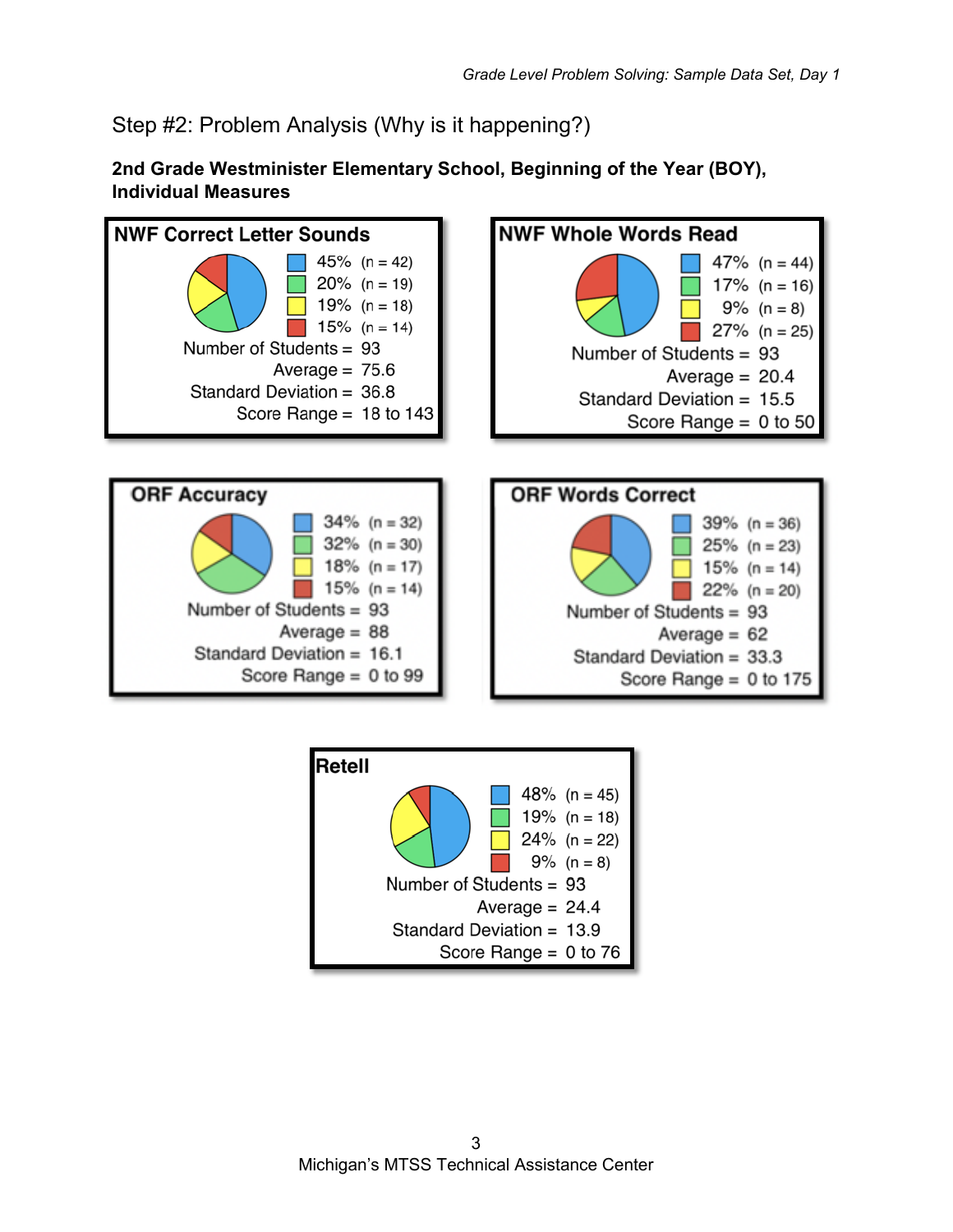Table 2. Enter the combined percent at and above benchmark for each measure. Circle the first score that is 80% or less, starting from the top moving down.

| <b>Acadience Measure</b>                                              | % At & Above<br><b>Benchmark</b> | <b>Big Idea</b><br>(Instructional Focus)                |  |
|-----------------------------------------------------------------------|----------------------------------|---------------------------------------------------------|--|
| <b>FSF: First Sound Fluency</b>                                       |                                  | <b>Phonological Awareness</b>                           |  |
| PSF: Phoneme Segmentation<br>Fluency                                  |                                  | <b>Phonemic Awareness</b>                               |  |
| <b>NWF CLS: Nonsense Word Fluency</b><br><b>Correct Letter Sounds</b> |                                  | Alphabetic Principle/Basic<br>Phonics                   |  |
| NWF WWR: Nonsense Word Fluency<br><b>Whole Words Read</b>             |                                  | Alphabetic Principle/Basic<br>Phonics                   |  |
| <b>ORF Accuracy: Oral Reading Fluency</b><br>Accuracy                 |                                  | <b>Advanced Phonics</b>                                 |  |
| <b>ORF Words Correct: Oral Reading</b><br><b>Fluency Rate</b>         |                                  | Advanced Phonics, Fluency,<br>Vocabulary, Comprehension |  |
| Retell                                                                |                                  | Comprehension<br>(oral reading)                         |  |
| Maze                                                                  |                                  | Comprehension<br>(silent reading)                       |  |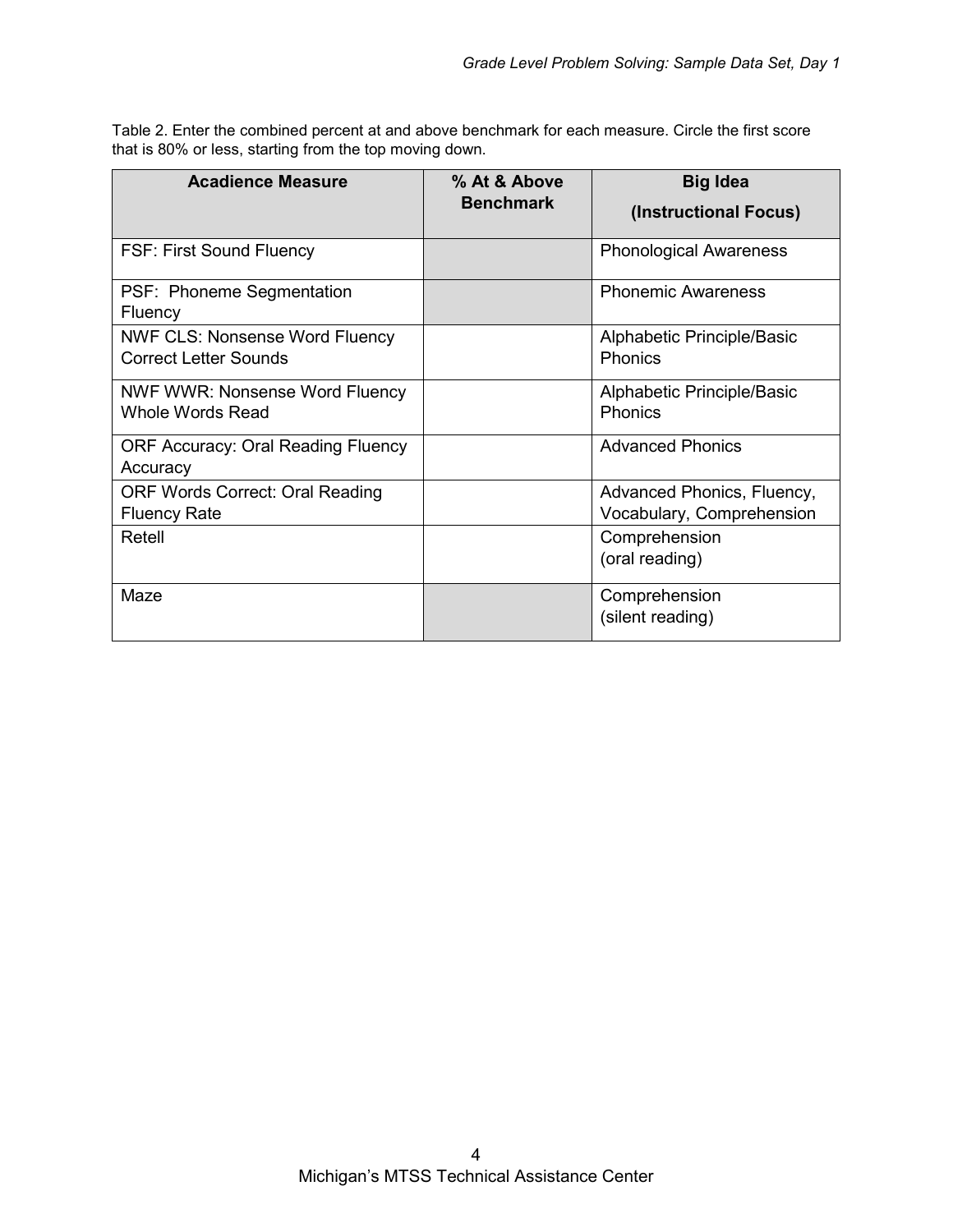

When should students master the skill? At what grade and what point in time? This will help determine the intensity of the goal.

Table 3. Fill in the Acadience Measure the team will be using to set a goal and complete the table with the measure specific data.

| <b>Acadience</b><br><b>Measure:</b> | % Above<br><b>Benchmark</b> | $%$ At<br><b>Benchmark</b> | % Below<br><b>Benchmark</b> | % Well Below<br><b>Benchmark</b> |
|-------------------------------------|-----------------------------|----------------------------|-----------------------------|----------------------------------|
| <b>BOY</b>                          |                             |                            |                             |                                  |
| <b>MOY</b>                          |                             |                            |                             |                                  |
| <b>EOY</b>                          |                             |                            |                             |                                  |